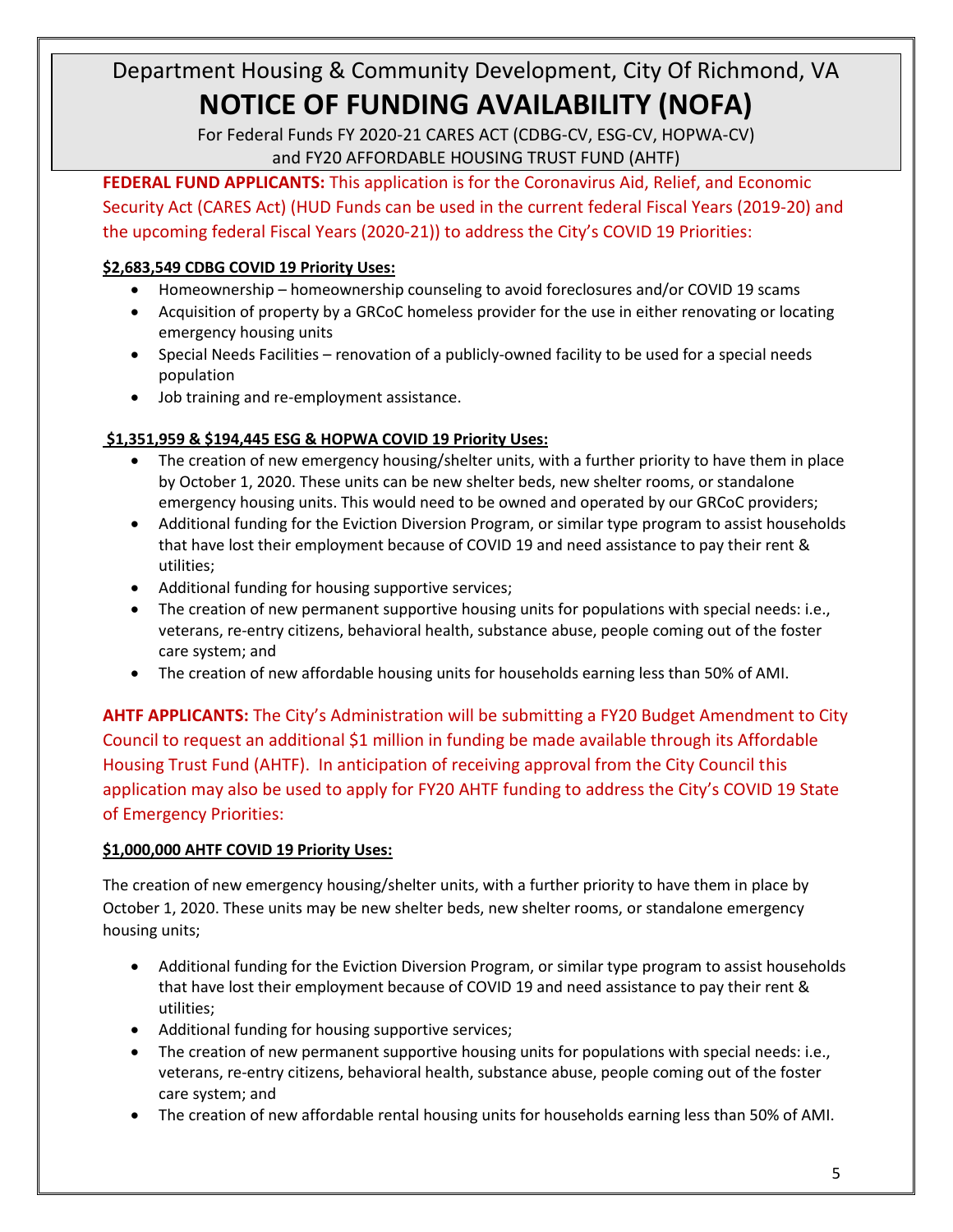| Department Housing & Community Development, City Of Richmond, VA                                                                                                                                                              |  |
|-------------------------------------------------------------------------------------------------------------------------------------------------------------------------------------------------------------------------------|--|
| <b>NOTICE OF FUNDING AVAILABILITY (NOFA)</b>                                                                                                                                                                                  |  |
| For Federal Funds FY 2020-21 CARES ACT (CDBG-CV, ESG-CV, HOPWA-CV)                                                                                                                                                            |  |
| and FY20 AFFORDABLE HOUSING TRUST FUND (AHTF)                                                                                                                                                                                 |  |
|                                                                                                                                                                                                                               |  |
| <b>CHECKLIST</b><br>Please Check the Box(s) Below for the Funding Requested:                                                                                                                                                  |  |
| CDBG-CV ESG-CV HOPWA-CV AHTF                                                                                                                                                                                                  |  |
| Project Name: ______                                                                                                                                                                                                          |  |
| Applicant (Organization) Name: _____                                                                                                                                                                                          |  |
| Request for Funding Package: (Submit 3 hardcopies/ 2 USB Flash Drives)                                                                                                                                                        |  |
| <b>Application</b>                                                                                                                                                                                                            |  |
| <b>Activity Budget Sheet</b>                                                                                                                                                                                                  |  |
| <b>Overall Budget Sheet</b>                                                                                                                                                                                                   |  |
| Attachments: (If your organization previously applied for Federal Funds (FY20-21), you are only<br>required to submit updated documentation for the attachment section, if need be).<br>Submit attachments on USB Flash Drive |  |
| <b>Federal Tax Exempt Certification</b><br>$\bullet$                                                                                                                                                                          |  |
| Latest IRS 990 Report<br>$\bullet$                                                                                                                                                                                            |  |
| Previous Fiscal Year Audit/Financial Statements<br>$\bullet$                                                                                                                                                                  |  |
| <b>Current Year Operating Budget</b><br>٠                                                                                                                                                                                     |  |
| By-Laws<br>$\bullet$                                                                                                                                                                                                          |  |
| Articles of Incorporation                                                                                                                                                                                                     |  |
| <b>Organizational Chart</b>                                                                                                                                                                                                   |  |
| <b>Business Strategic Plan</b>                                                                                                                                                                                                |  |
| List of Board of Directors, Members, and Executive Officers                                                                                                                                                                   |  |
| List of Full- and Part- time Employees to Work on Project<br>$\bullet$                                                                                                                                                        |  |
| <b>Employee Resumes</b>                                                                                                                                                                                                       |  |
| Partnership Agreements with other agencies                                                                                                                                                                                    |  |
| Site Control, Building or Zoning Documentation                                                                                                                                                                                |  |
| Development Budget, Pro Forma Operating Budget, Financial Commitments                                                                                                                                                         |  |
| <b>Corporation Commission Certification</b><br>$\bullet$                                                                                                                                                                      |  |
| <b>SAM Registration</b>                                                                                                                                                                                                       |  |
| Council Adopted Plan                                                                                                                                                                                                          |  |
| <b>Personnel Manual</b>                                                                                                                                                                                                       |  |
| Policy/Procedures Manual                                                                                                                                                                                                      |  |
| Other (Specify)______                                                                                                                                                                                                         |  |

## **APPLICATION**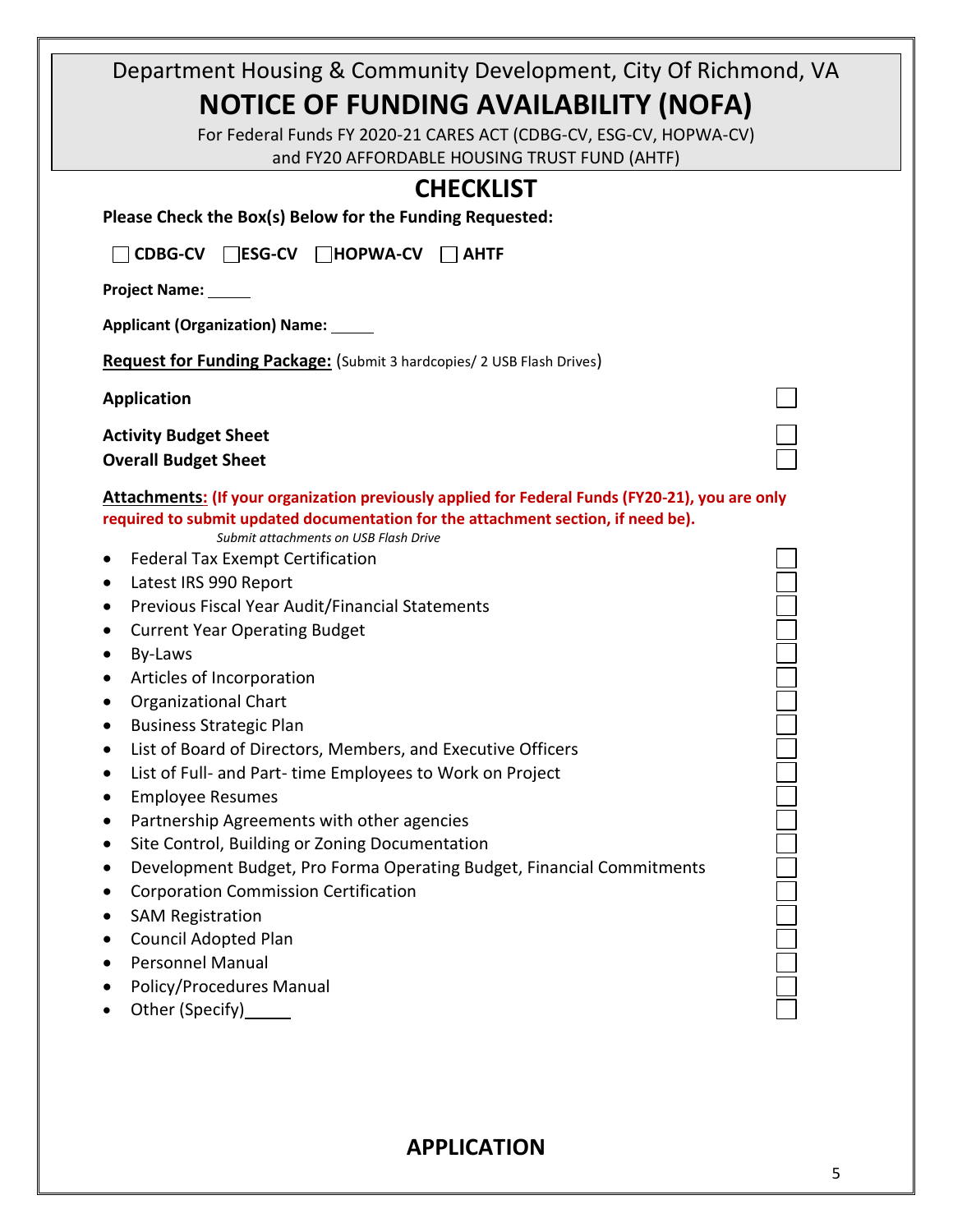| Department Housing & Community Development, City Of Richmond, VA                               |                                       |
|------------------------------------------------------------------------------------------------|---------------------------------------|
| <b>NOTICE OF FUNDING AVAILABILITY (NOFA)</b>                                                   |                                       |
| For Federal Funds FY 2020-21 CARES ACT (CDBG-CV, ESG-CV, HOPWA-CV)                             |                                       |
| and FY20 AFFORDABLE HOUSING TRUST FUND (AHTF)<br>1. Funds Requested:                           |                                       |
|                                                                                                |                                       |
| $\Box$ CDBG-CV $\Box$ ESG-CV $\Box$ HOPWA-CV $\Box$ AHTF                                       |                                       |
| 2. Organization Information:                                                                   |                                       |
| Organization Name:                                                                             |                                       |
| DUNS Number: ______                                                                            |                                       |
| Federal Tax ID:                                                                                |                                       |
| Project Name: _____                                                                            |                                       |
| Project Contact Person: _____                                                                  |                                       |
| Mailing Address: ______                                                                        |                                       |
| Phone: Facsimile: Email: Phone:                                                                |                                       |
| Board Chairperson: _______ Signature: ______                                                   |                                       |
|                                                                                                |                                       |
| Is your organization incorporated? (Include applicable attachments)                            | Yes   No                              |
| Is your organization: (include applicable attachments)                                         |                                       |
| A government entity<br>A non-profit with approved Federal tax exempt certification?            | $Yes \Box No$<br>$\Box$ Yes $\Box$ No |
| A for-profit business                                                                          | Yes $\Box$ No                         |
| Total <i>operating budget</i> for the organization, including income/revenues for all sources. |                                       |
| (Attach a copy of your current year's operating budget)                                        |                                       |
| 3. Location of Project:                                                                        |                                       |
| A. Is the project City-wide or does it serve a specific project area?                          |                                       |
| City-wide   Specific Project area                                                              |                                       |
| <b>B.</b> Name and Geographic Boundaries of Project Area (Include street names): _____         |                                       |
| C. Census Tract(s): _______ Council District(s): ______                                        |                                       |
| 4. Description of Project:                                                                     |                                       |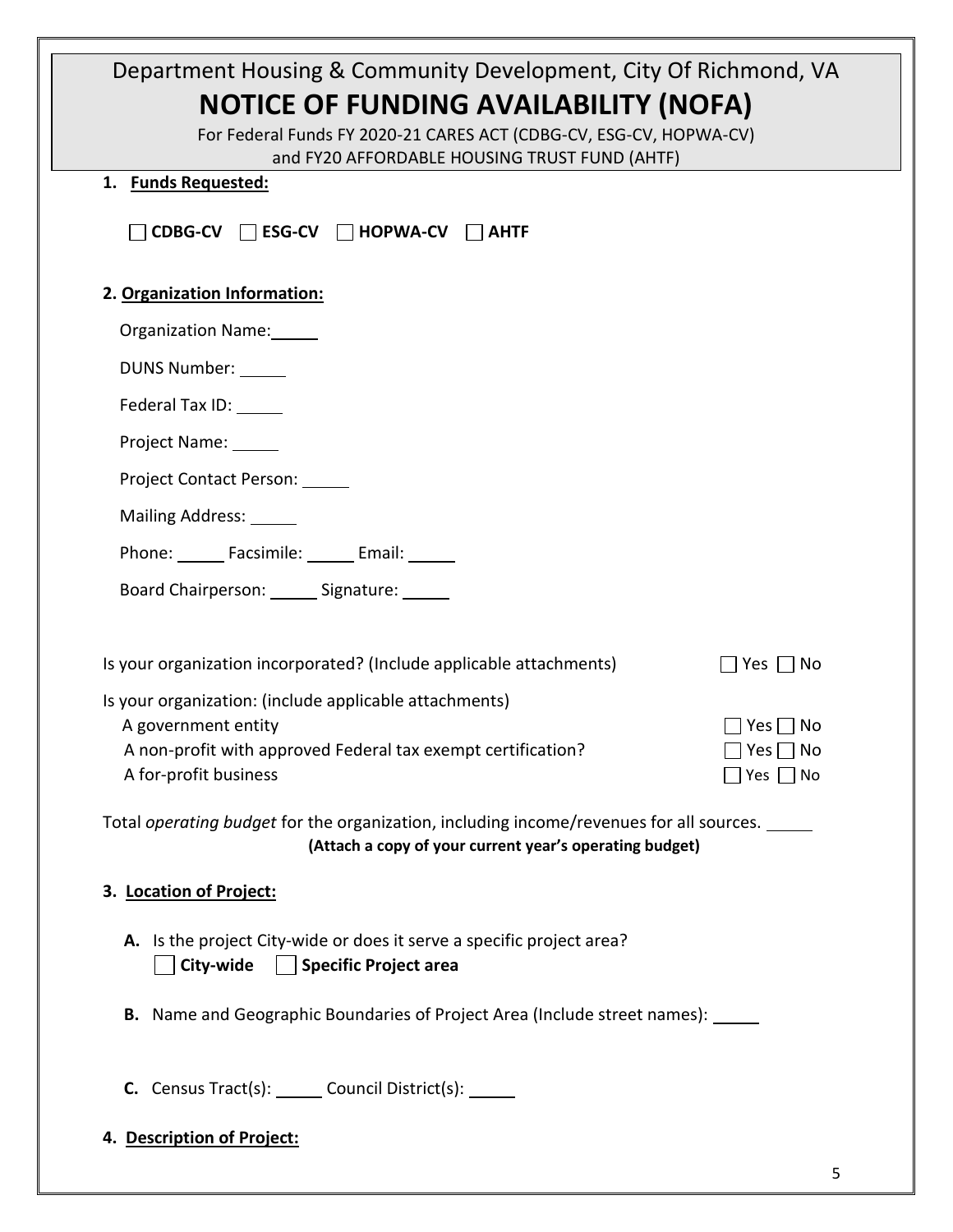For Federal Funds FY 2020-21 CARES ACT (CDBG-CV, ESG-CV, HOPWA-CV) and FY20 AFFORDABLE HOUSING TRUST FUND (AHTF)

- a. Provide a concise description of the proposed project and the clients to be served, to include how additional services will be provided as a result of this funding or if an existing service will be discontinued without funding. For construction projects provide a detailed timeline from acquisition to completion including occupancy.
- b. Describe all activities and the amounts that have been done since the declared National Emergency on March 13, 2020 that you are request reimbursement for.
- c. Describe proposed performance measures and metrics for this project. Performance measures, agreed upon by the City staff and sub-recipient organizations, will be incorporated into grant contracts prior to disbursement of funds.

**5. Community Impact:** Briefly describe the neighborhood to be served, highlighting such items as: population to be served, housing conditions, median household income, neighborhood strengths/weaknesses and describe how the project will positively impact the community.

## **6. Description of Organization and Overall Capacity:**

**A.** Briefly describe organization's background and mission.

 **B.** Briefly highlight the organization's significant achievements, including the capacity to complete current projects and development activities.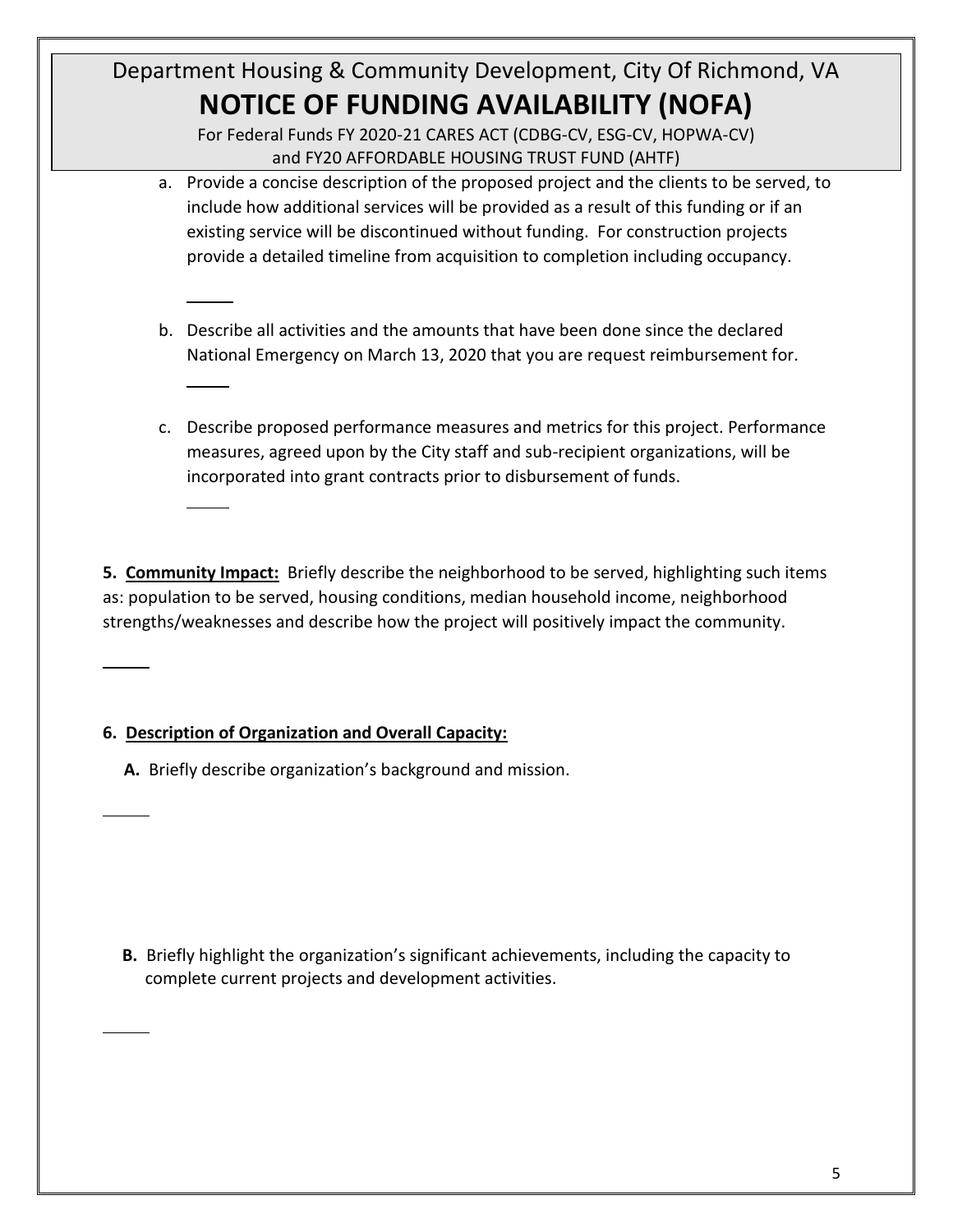> For Federal Funds FY 2020-21 CARES ACT (CDBG-CV, ESG-CV, HOPWA-CV) and FY20 AFFORDABLE HOUSING TRUST FUND (AHTF)

 **C. Attach** a list of all full- and part- time employees, resumes, and percentage of time that employees will spend on the project/program.

**D. Attach** a list of current board members including address, occupation and role on board.

**E.** Describe your organizational structure, record keeping and financial/audit system, policies and procedures, and program evaluation results. (*Attach most recent audit report and/or financial statements, and organizational chart.)*

 **F.** Provide a brief description of any financial default or involvement in legal actions during the last 3 years. (This will include lawsuits, tax delinquency, bankruptcy, client complaints, and violations of building, zoning, and environmental codes.)

## **7. Project/Program Beneficiaries**

Population Served:

- at or below 30% of the Area Median Income
- at or below 50% of the Area Median Income
- at or below 80% of the Area Median Income

# Units (Emergency Shelter Units):

# Units (Permanent Supportive Hsg. Units):

# Units (Affordable Rental Units):

Length of time in which housing units will remain affordable at each income threshold: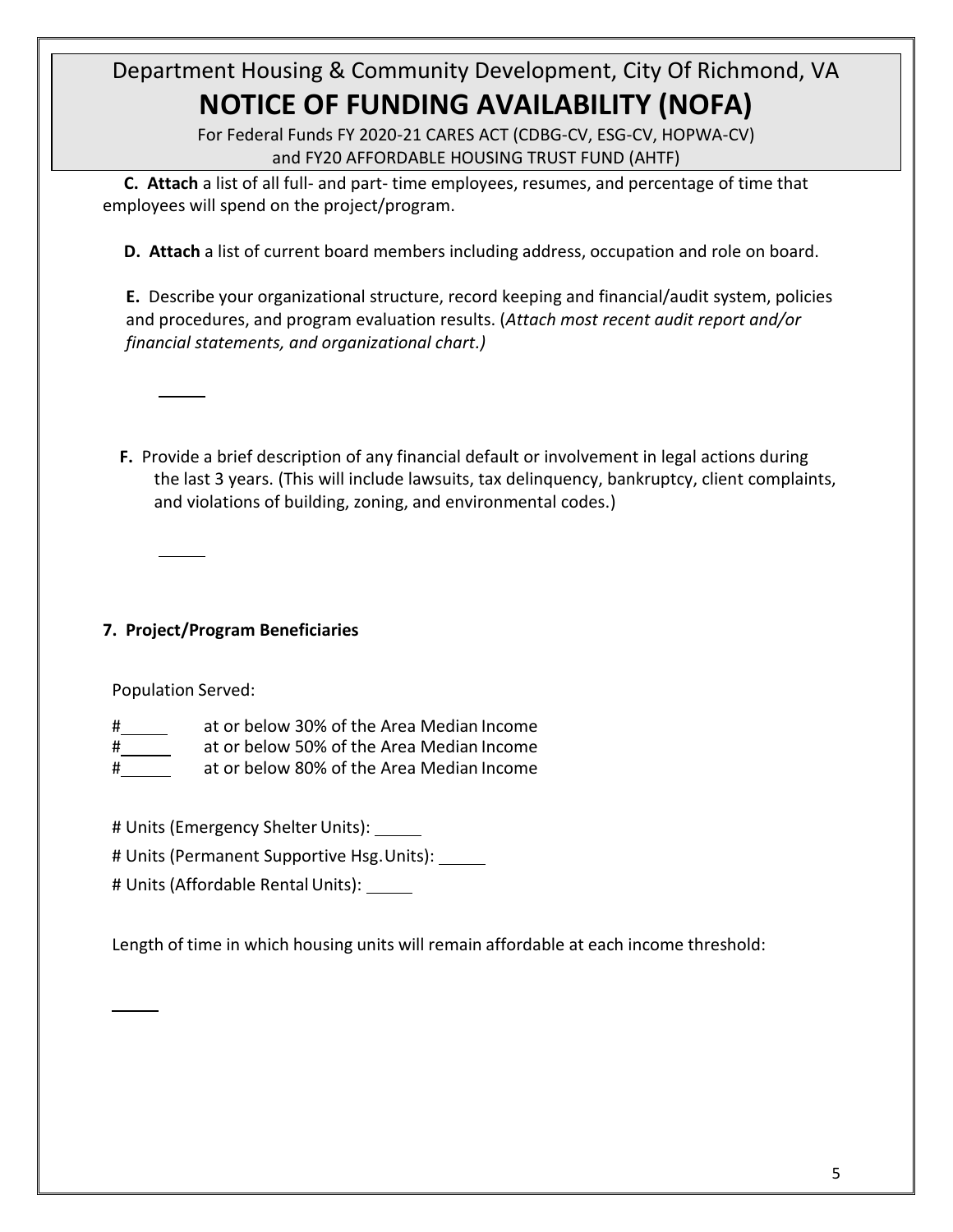For Federal Funds FY 2020-21 CARES ACT (CDBG-CV, ESG-CV, HOPWA-CV) and FY20 AFFORDABLE HOUSING TRUST FUND (AHTF)

If this project will target specific populations, please indicate those populations below:

| $\Box$ Elderly (62+)                               |
|----------------------------------------------------|
| $\Box$ Disabled                                    |
| $\Box$ Families and Children                       |
| $\Box$ Single-Parent Households                    |
| $\Box$ Homeless                                    |
| $\Box$ Special Needs (please indicate population): |
| $\Box$ Other (please indicate):                    |

**8. Evidence of Neighborhood/Partnership Support:** Describe the neighborhood/partnership support for the proposal, including NiB Partnership, civic association, Continuum of Care, City department support, and groups that will assist in the implementation or be directly affected by the project. (*Attach written partnership agreements)*

**9. Evidence of Site Control:** If the project involves the development of a public facility, organizational offices or housing (*attach plans and documentation of site control)* If you have an existing facility, provide documentation that the facility is in compliance with building and zoning codes for the services provided.

**10. Marketing Strategy:** Briefly describe your strategies and methods for marketing your program and the target population of your efforts.

**11. Section 3 Residents or Section 3 Businesses:** Detail if your organization or business will target Section 3 residents or if your business is a Section 3 business.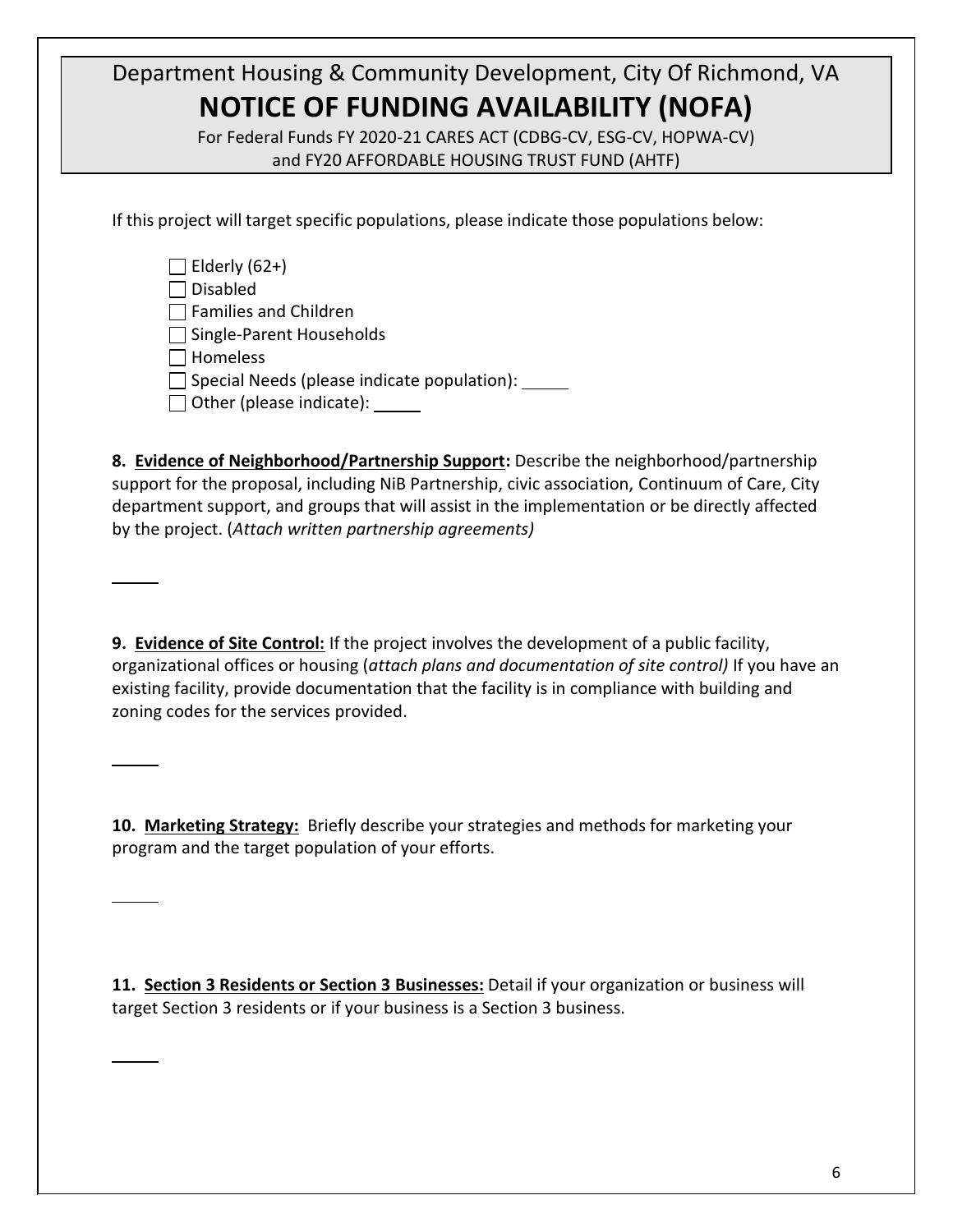For Federal Funds FY 2020-21 CARES ACT (CDBG-CV, ESG-CV, HOPWA-CV) and FY20 AFFORDABLE HOUSING TRUST FUND (AHTF)

### **12. Funds Received Previously for this Project by Year of Allocation:**

If your organization received funding from the City of Richmond previously for this project/program, please fill out the funding amounts for this project/program, based on grant type and fiscal year. (This includes AHTF, CDBG, ESG, and HOPWA dollars.)

Please also include funding amount request for the CARES Act COVID-19 grant.

|                                      | <b>FY19-20</b><br>(Current) | <b>COVID 2020</b><br>(Requested) |
|--------------------------------------|-----------------------------|----------------------------------|
| <b>Affordable Housing Trust Fund</b> | S                           |                                  |
| <b>CDBG:</b>                         | \$                          |                                  |
| ESG:                                 | \$                          |                                  |
| <b>HOPWA:</b>                        | \$                          |                                  |
| <b>CARES Act CDBG-CV:</b>            |                             | \$                               |
| <b>CARES Act ESG-CV:</b>             |                             | \$                               |
| <b>CARES Act HOPWA-CV:</b>           |                             | ሩ                                |

### **13. COVID 19 Accomplishments Since March 13, 2020**

Describe project progress since March 13, 2020. Emphasize measureable outcomes and project benefits to the community.

| <b>Fiscal Year 2020 Objectives</b> | Fiscal Year 2020-21<br><b>Outcomes</b> | # of<br><b>Units</b> | # of<br><b>Clients</b> | # of<br><b>Other</b> |
|------------------------------------|----------------------------------------|----------------------|------------------------|----------------------|
|                                    |                                        |                      |                        |                      |
|                                    |                                        |                      |                        |                      |
|                                    |                                        |                      |                        |                      |
|                                    |                                        |                      |                        |                      |
|                                    |                                        |                      |                        |                      |
|                                    |                                        |                      |                        |                      |
|                                    |                                        |                      |                        |                      |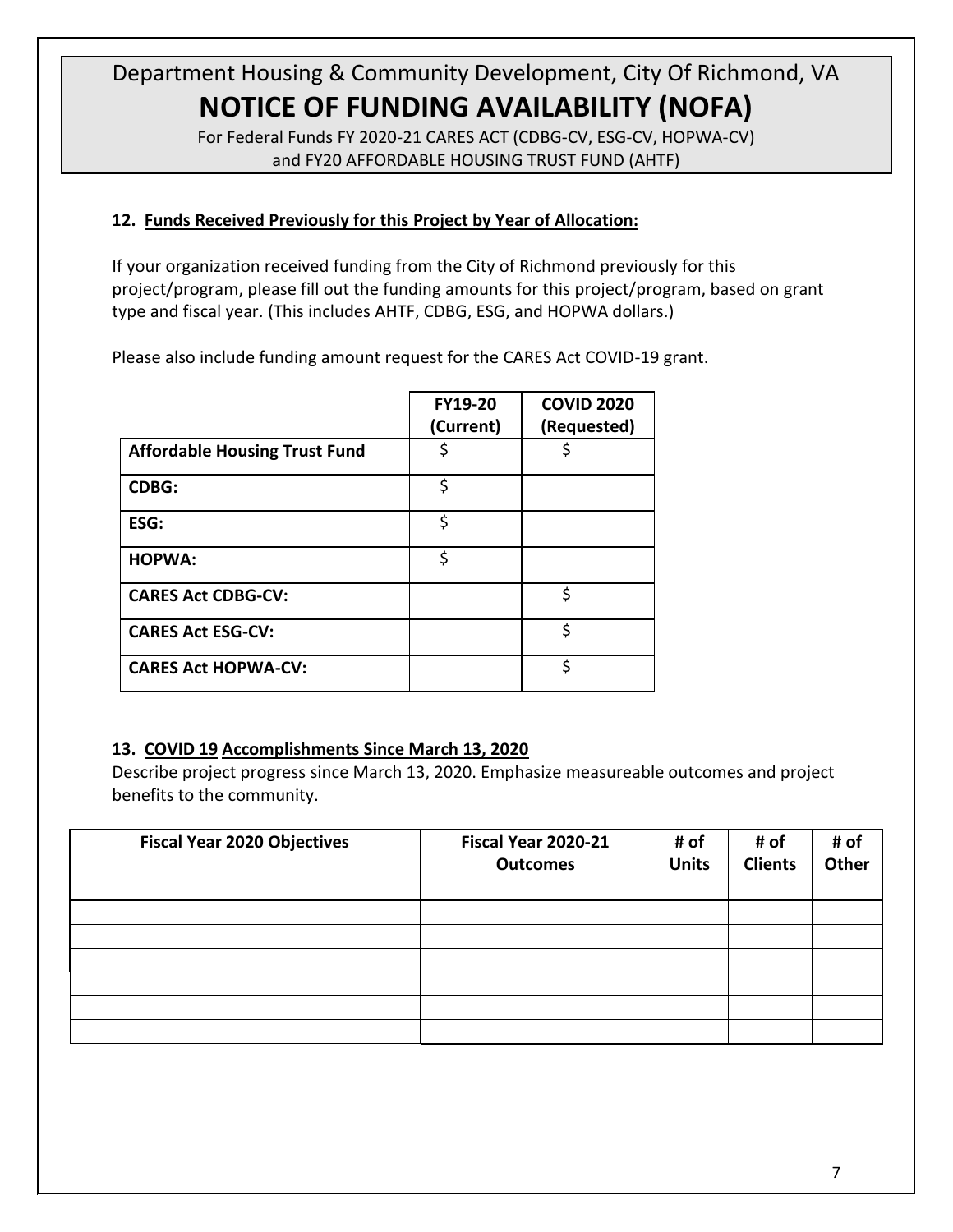> For Federal Funds FY 2020-21 CARES ACT (CDBG-CV, ESG-CV, HOPWA-CV) and FY20 AFFORDABLE HOUSING TRUST FUND (AHTF)

#### **Proposed Objectives and Outcomes:**

| FY2020-21 Objectives | Fiscal Year 2020-21<br><b>Outcomes</b> | # of<br><b>Units</b> | # of<br><b>Clients</b> | # of<br>Other |
|----------------------|----------------------------------------|----------------------|------------------------|---------------|
|                      |                                        |                      |                        |               |
|                      |                                        |                      |                        |               |
|                      |                                        |                      |                        |               |
|                      |                                        |                      |                        |               |
|                      |                                        |                      |                        |               |
|                      |                                        |                      |                        |               |
|                      |                                        |                      |                        |               |

#### **14. Project/Program Match**

#### **CDBG-CV, ESG-CV, AND HOPWA-CV DO NOT REQUIRE MATCH UNDER THE CARES ACT.**

**However,** if you are leveraging other funding, lease list all of the sources of funds you will receive for this project/program. (Denote all funds you anticipate receiving with an asterisk [\*]).

|                                       |               | <b>Fiscal Year</b> | <b>Dollar</b>            |
|---------------------------------------|---------------|--------------------|--------------------------|
| <b>Source of Funds</b>                | <b>Status</b> | <b>Dates</b>       | Amount                   |
|                                       |               |                    |                          |
| 1.                                    |               |                    | $\overline{\mathcal{L}}$ |
| 2.                                    |               |                    | \$                       |
| 3.                                    |               |                    | \$                       |
| 4.                                    |               |                    | \$                       |
| 5.                                    |               |                    | \$                       |
| 6.                                    |               |                    | $\overline{\mathcal{S}}$ |
| 7.                                    |               |                    | \$                       |
| 8.                                    |               |                    | $\overline{\mathcal{L}}$ |
| 9.                                    |               |                    | \$                       |
| 10.                                   |               |                    | \$                       |
| 2020 Matching Total:                  |               |                    | \$                       |
|                                       |               |                    |                          |
| <b>Grand Total of Matching Funds:</b> |               |                    | \$                       |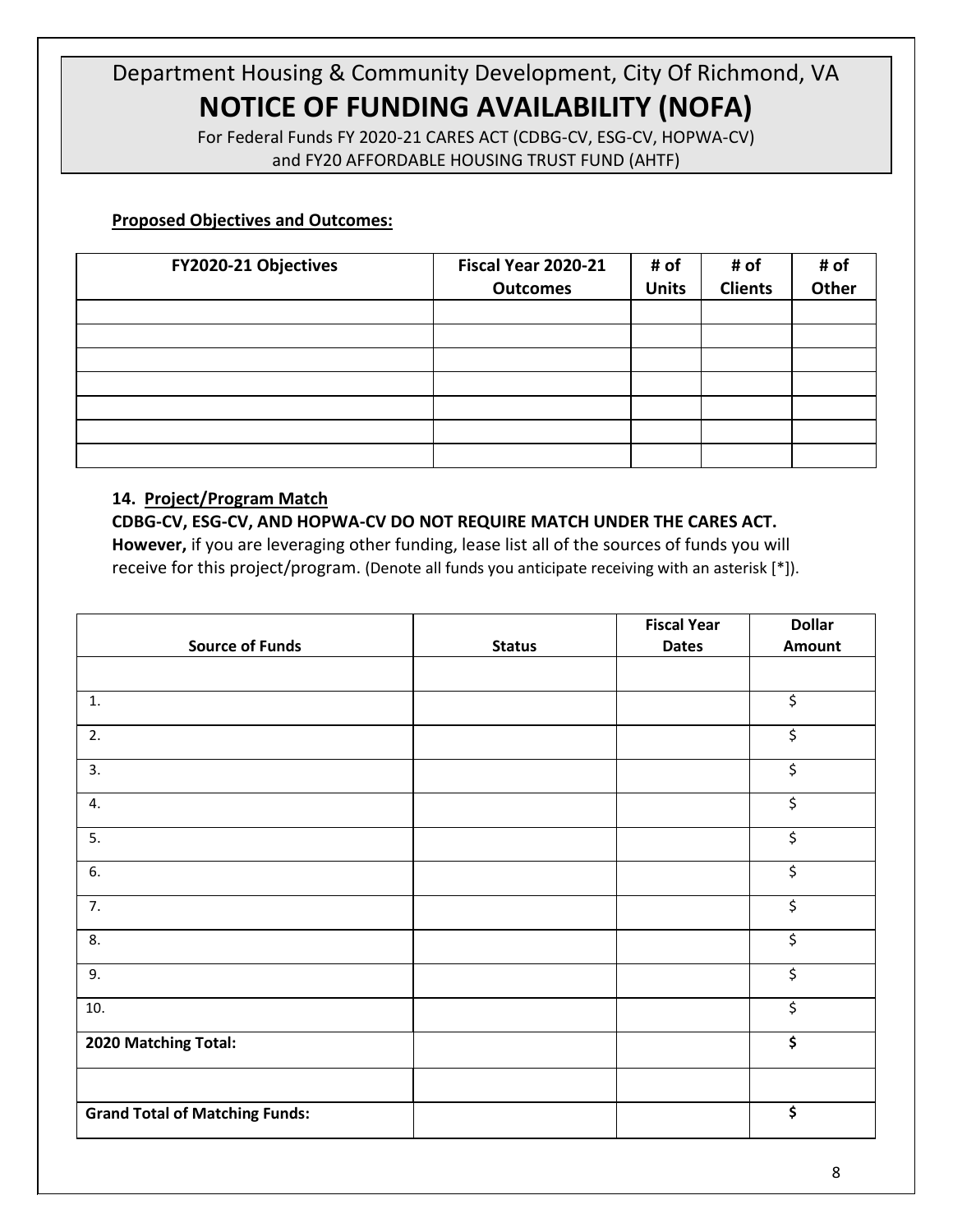For Federal Funds FY 2020-21 CARES ACT (CDBG-CV, ESG-CV, HOPWA-CV) and FY20 AFFORDABLE HOUSING TRUST FUND (AHTF)

### **15. Project/Program Budget**

List all project/program expenses and sources of funds you will receive for the proposed project/program. Please complete for all construction, economic development and job training activities. Not applicable for supportive services, administrative activities or owner occupied rehabs.

| List of Expenses       | Cost of                  | Source of Funds       | Funding                  | Amount        |
|------------------------|--------------------------|-----------------------|--------------------------|---------------|
| (Uses)                 | Expense                  |                       | Amoun                    | Committed Y/N |
|                        | \$                       |                       | $\overline{\mathcal{S}}$ |               |
|                        | $\overline{\mathcal{S}}$ |                       | $\overline{\varsigma}$   |               |
|                        | $\overline{\xi}$         |                       | $\overline{\mathcal{S}}$ |               |
|                        | \$                       |                       | $\overline{\xi}$         |               |
|                        | \$                       |                       | $\overline{\mathcal{S}}$ |               |
|                        | \$                       |                       | $\overline{\xi}$         |               |
|                        | $\overline{\xi}$         |                       | $\overline{\xi}$         |               |
|                        | $\overline{\xi}$         |                       | $\overline{\xi}$         |               |
|                        | \$                       |                       | \$                       |               |
|                        | $\overline{\mathcal{S}}$ |                       | $\overline{\mathcal{S}}$ |               |
|                        | $\overline{\xi}$         |                       | $\overline{\xi}$         |               |
|                        | $\overline{\varsigma}$   |                       | $\overline{\xi}$         |               |
|                        | $\overline{\xi}$         |                       | $\overline{\xi}$         |               |
| <b>Total Expenses:</b> | $\overline{\xi}$         | <b>Total Funding:</b> | $\overline{\xi}$         |               |

**Partnership Agreements (formal agreements with other agencies, including City departments, to implement the proposal).**

| <b>Contact Person</b> | <b>Telephone</b> | Organization | <b>FAX</b> | <b>Address</b> | <b>Date</b> |
|-----------------------|------------------|--------------|------------|----------------|-------------|
|                       |                  |              |            |                |             |
|                       |                  |              |            |                |             |
|                       |                  |              |            |                |             |
|                       |                  |              |            |                |             |
|                       |                  |              |            |                | q           |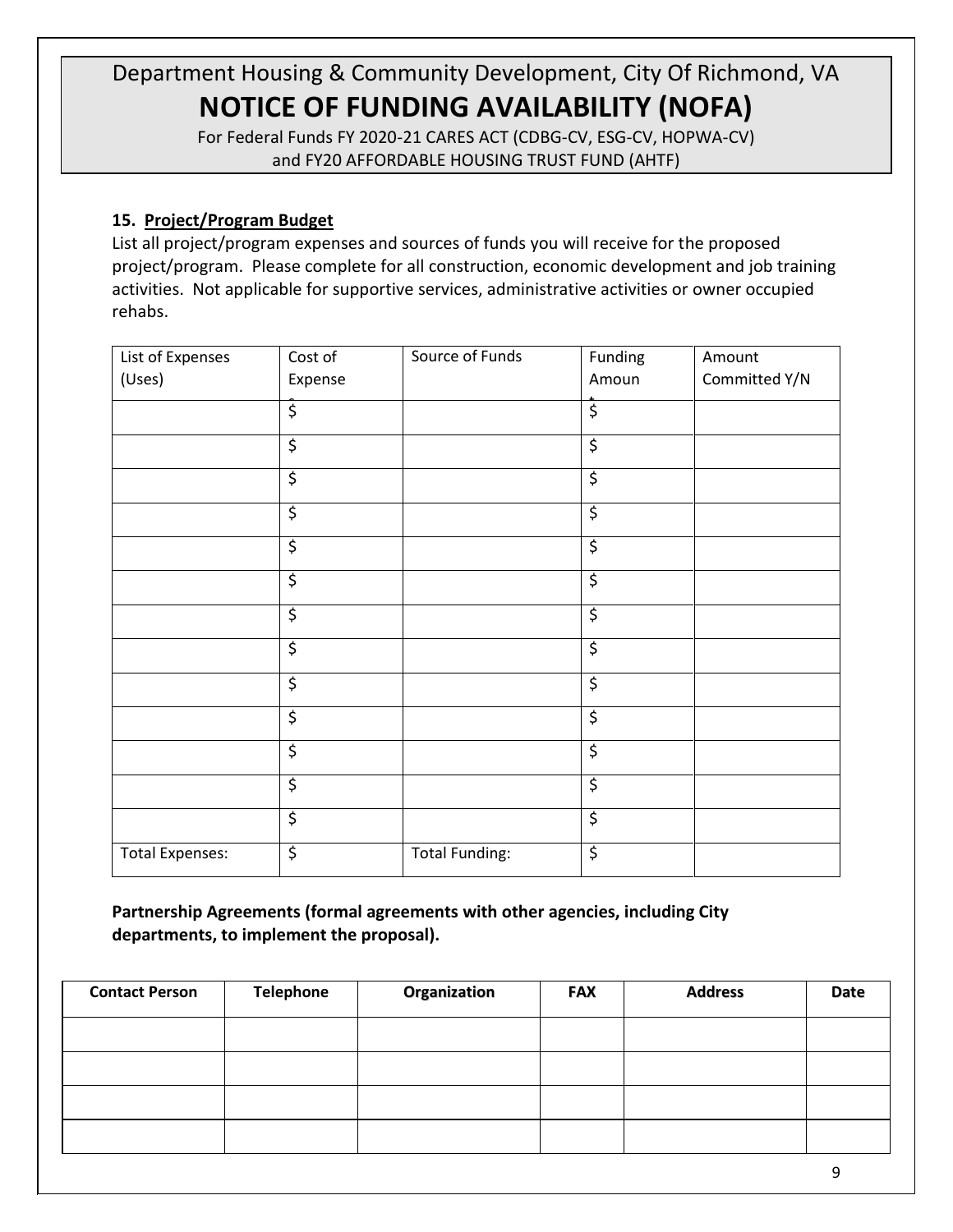For Federal Funds FY 2020-21 CARES ACT (CDBG-CV, ESG-CV, HOPWA-CV) and FY20 AFFORDABLE HOUSING TRUST FUND (AHTF)

## **ATTACHMENT LIST**

**Instructions:** All attachments for this Notice of Funding Availability (NOFA) must be listed below. If attachments are not available at the time of submission, an asterisk (\*) should be placed next to these items to indicate that they are anticipated, and the date that they are anticipated should be included.

### **b. Other Documents (please refer to the Attachments List on the cover page of the application)**

| <b>Name</b> |
|-------------|
|             |
|             |
|             |
|             |
|             |
|             |
|             |
|             |
|             |
|             |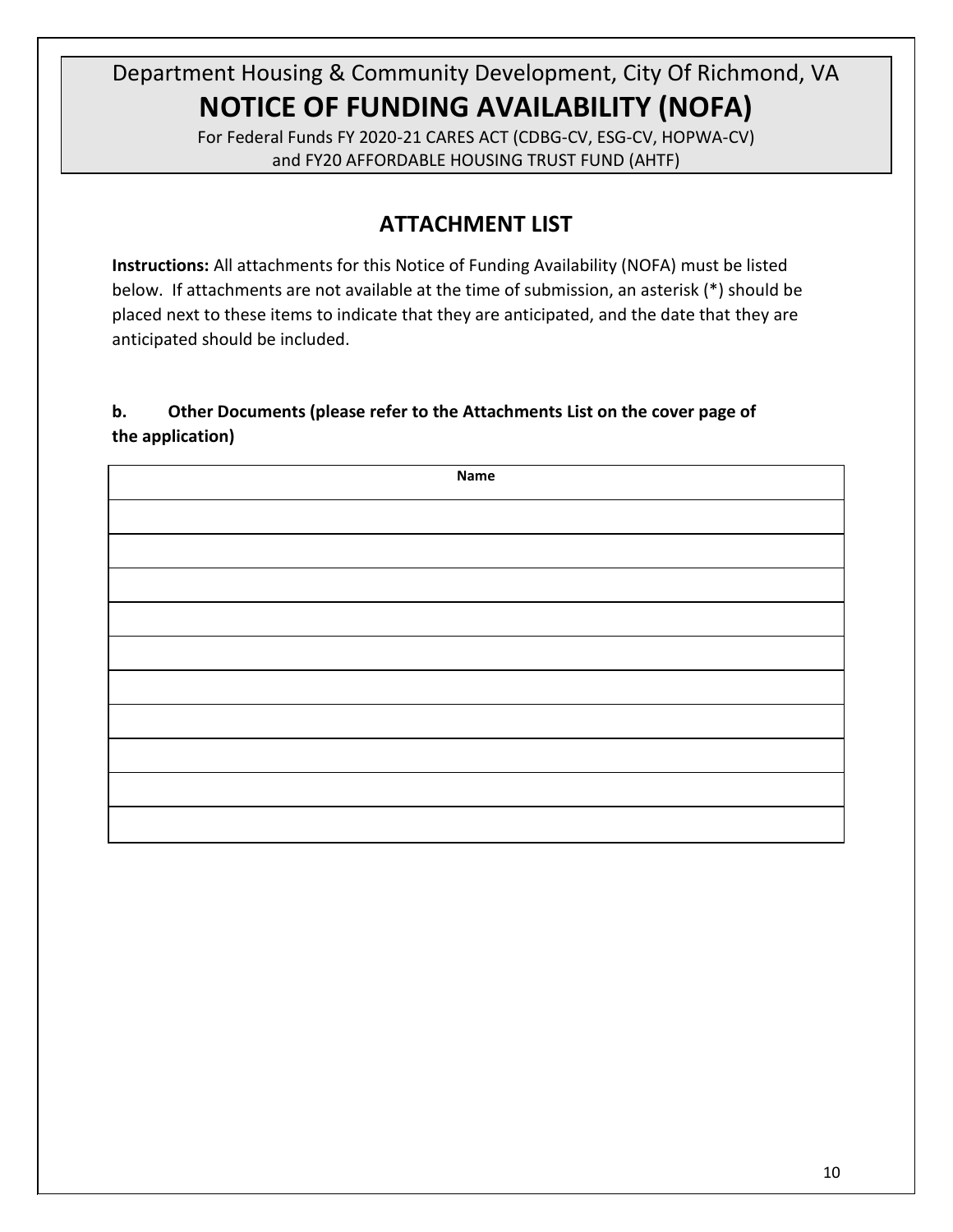For Federal Funds FY 2020-21 CARES ACT (CDBG-CV, ESG-CV, HOPWA-CV) and FY20 AFFORDABLE HOUSING TRUST FUND (AHTF)

#### **PROJECT/PROGRAM BUDGET SHEET**

Instructions: For CDBG-CV, ESG-CV and HOPWA-CV Funding, **DO NOT** complete this form until you have read the guidelines that define the eligible activities. **(See Attachment F**). In the first column, check the funding activities requested and then show all eligible costs for each activity.

#### *CARES Act CDBG-CV Eligible Activities*

|    |                                             | <b>Current Funds</b><br><b>Allocation</b> | Requested<br><b>CARES Act</b><br><b>Funds</b> |
|----|---------------------------------------------|-------------------------------------------|-----------------------------------------------|
|    | # of Units (where applicable)               | <b>Fiscal Year</b><br>2020                | <b>Fiscal Year</b><br>2020-21                 |
| 1  | <b>Acquisition of Real Property</b>         | \$                                        | \$                                            |
| 2  | <b>Public Facilities &amp; Improvements</b> | \$                                        | \$                                            |
| 3  | Relocation                                  | \$                                        | \$                                            |
| 4  | Loss of Rental Income Replacement           | \$                                        | \$                                            |
| 5  | <b>Removal of Architectural Barriers</b>    | \$                                        | \$                                            |
| 6  | <b>Construction of Housing</b>              | \$                                        | \$                                            |
| 7  | Direct Homeownership Assistance             | \$                                        | \$                                            |
| 8  | Micro Enterprise Assistance                 | \$                                        | \$                                            |
| 9  | Rehabilitation                              | \$                                        | \$                                            |
| 10 | <b>Economic Development Services</b>        | \$                                        | \$                                            |
|    |                                             |                                           |                                               |

#### **TOTAL CDBG-CV FUNDING \$ \$**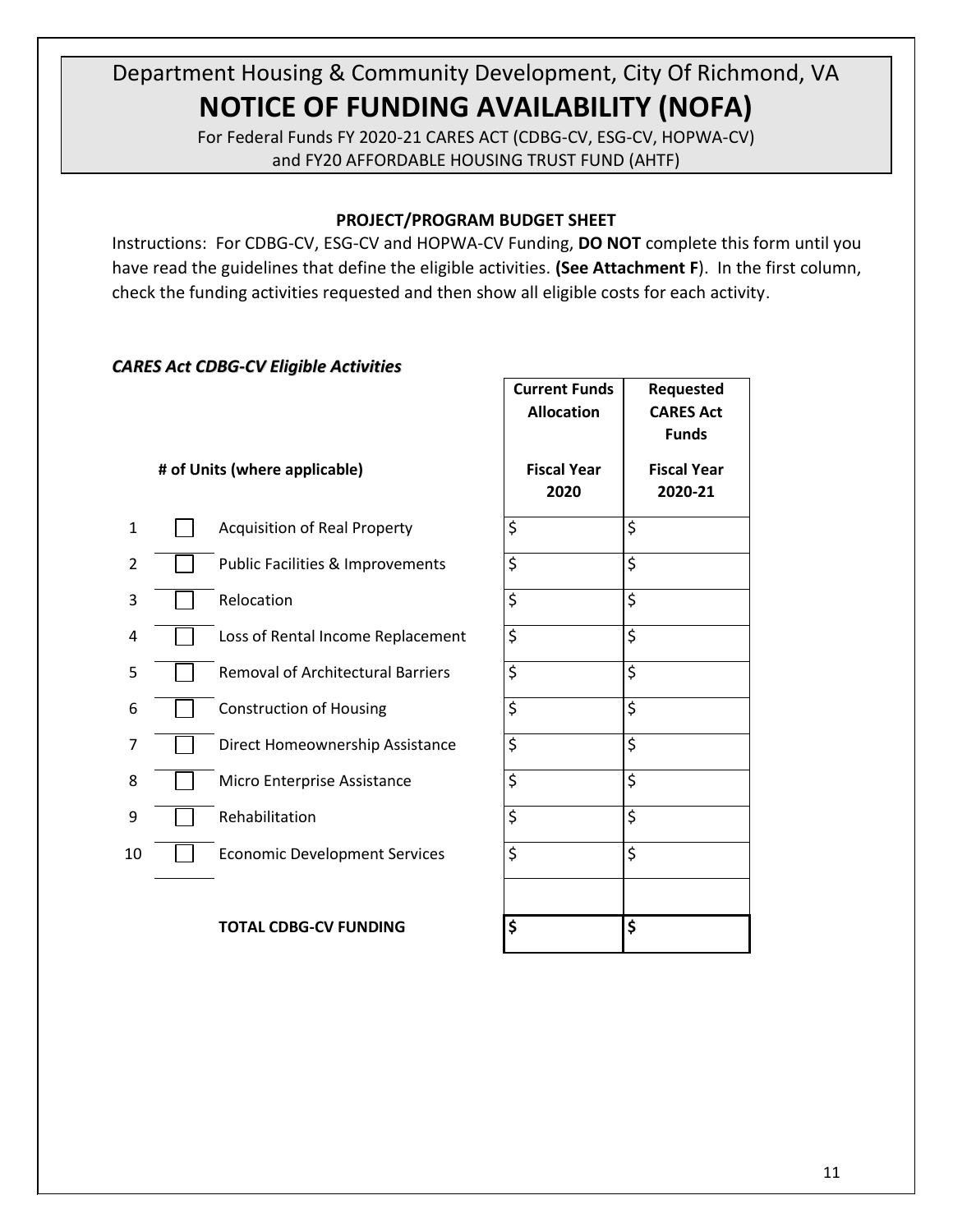For Federal Funds FY 2020-21 CARES ACT (CDBG-CV, ESG-CV, HOPWA-CV) and FY20 AFFORDABLE HOUSING TRUST FUND (AHTF)

### *CARES Act ESG-CV Eligible Activities*

|                |                                                            | <b>Current Funds</b><br><b>Allocation</b> | <b>Requested</b><br><b>CARES Act Funds</b> |
|----------------|------------------------------------------------------------|-------------------------------------------|--------------------------------------------|
|                | # of Units (where applicable)                              | <b>Fiscal Year 2020</b>                   | <b>Fiscal Year 2020-</b><br>21             |
| $\mathbf{1}$   | <b>Street Outreach Component</b>                           | \$                                        | \$                                         |
| $\overline{2}$ | <b>Emergency Shelter Component</b>                         | \$                                        | \$                                         |
| 3              | Homelessness Prevention Component                          | \$                                        | \$                                         |
| 4              | Rapid Re-Housing Component                                 | \$                                        | \$                                         |
| 5              | Homeless Management Information<br>System (HMIS) Component | \$                                        | \$                                         |
| 6              | <b>Administrative Costs</b>                                | \$                                        | \$                                         |
|                | <b>TOTAL ESG-CV FUNDING</b>                                | \$                                        | \$                                         |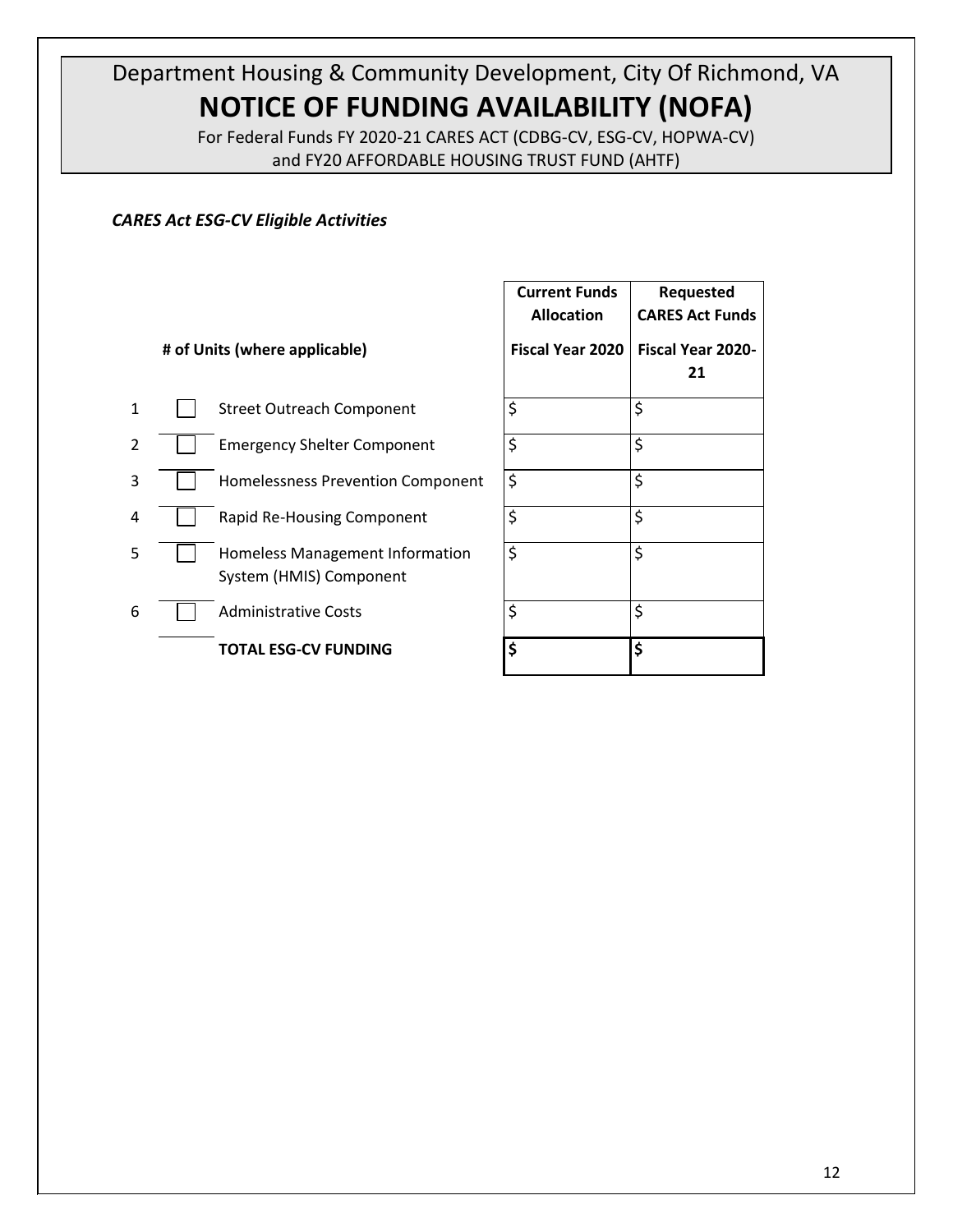For Federal Funds FY 2020-21 CARES ACT (CDBG-CV, ESG-CV, HOPWA-CV) and FY20 AFFORDABLE HOUSING TRUST FUND (AHTF)

#### *CARES Act HOPWA-CV Eligible Activities*

|    |                                                                 | <b>Current Funds</b><br><b>Allocation</b> | <b>Requested Funds</b>         |
|----|-----------------------------------------------------------------|-------------------------------------------|--------------------------------|
|    | # of Units (where applicable)                                   | <b>Fiscal Year 2020</b>                   | <b>Fiscal Year 2020-</b><br>21 |
| 1  | Housing Information and Counseling                              | \$                                        | \$                             |
| 2  | Resource Identification and<br>Development                      | $\overline{\boldsymbol{\varsigma}}$       | \$                             |
| 3  | Acquisition, Rehab, Conversion &<br><b>Repair of Facilities</b> | \$                                        | \$                             |
| 4  | Lease of Facilities                                             | \$                                        | \$                             |
| 5  | <b>New Construction</b>                                         | \$                                        | \$                             |
| 6  | Project or Tenant-Based Rental<br>Assistance (Long-Term)        | \$                                        | \$                             |
| 7  | Short-Term Rent, Mortgage and Utility<br>Payments               | \$                                        | \$                             |
| 8  | <b>Supportive Services</b>                                      | \$                                        | \$                             |
| 9  | <b>Operating Costs for Housing Facilities</b>                   | \$                                        | \$                             |
| 10 | <b>Technical Assistance</b>                                     | \$                                        | \$                             |
| 11 | Administrative Expenses (Grantee and<br>Project Sponsor)        | $\boldsymbol{\zeta}$                      | \$                             |
|    | <b>TOTAL HOPWA-CV FUNDING</b>                                   | \$                                        | \$                             |